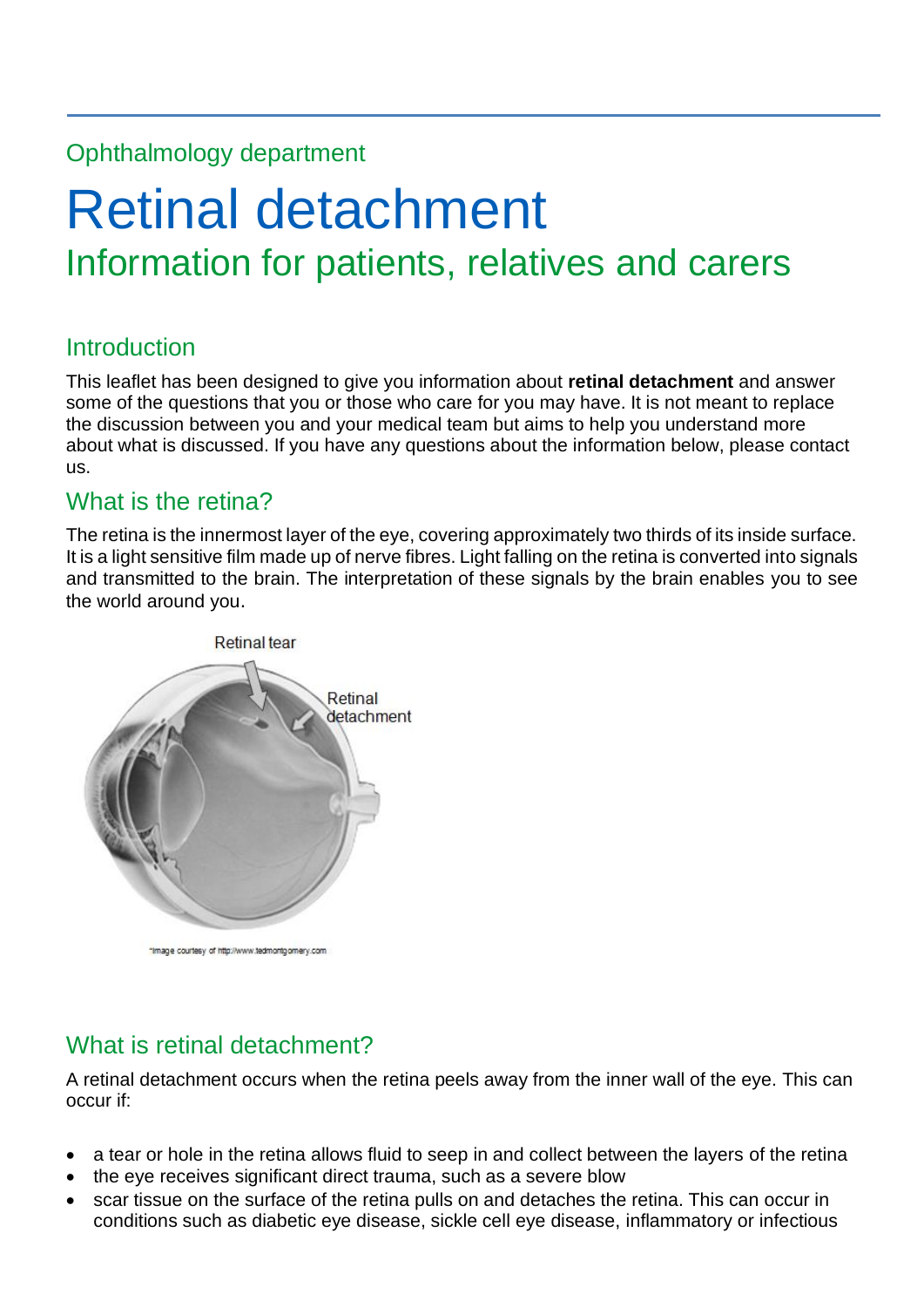eye diseases, or after surgery on the retina

• fluid leaks out of the blood vessels behind the retina and accumulates in the layers of the retina. This can be caused by a number of inflammatory eye diseases or tumours.

Retinal detachments are rare. About 1 in 10,000 people a year develop this condition. Most retinal detachments occur between the ages of 60 and 70. You have a slightly higher risk of developing a retinal detachment compared to the general public if you:

- are very short sighted (-6.00 D or more)
- have suffered significant injuries to the eye before
- have had a retinal detachment in one eye before
- have a family history of retinal detachment

#### What are the symptoms?

There are four main symptoms you may experience when a retinal detachment occurs:

- floaters
- flashes
- a dark shadow or curtain across your vision
- blurred vision

Floaters and flashes are very common and do not always indicate a retinal detachment. However, if you experience these symptoms it is not possible to tell if you have a retinal detachment unless you have your eyes examined professionally. It is particularly important you have your eyes examined if you notice a sudden change or increase in these symptoms.

Any loss of vision you experience may start at the edge of the visual field (Also known as side or peripheral vision). However, you may not immediately notice this. It is important to check what you can see from each eye by covering one eye at a time. If the central part of the retina (macula) is involved, you will notice a loss of your central vision.

A retinal detachment is unlikely to cause pain as the retina has no nerve fibres that detect pain.

#### How do you treat retinal detachment?

If you have a retinal detachment, you will need to have surgery to re-attach the retina to the back of the eye.

The most common surgery for retinal detachment is **vitrectomy**. During Vitrectomy, your surgeon will re-attach the areas of detached retina, and in the process remove the vitreous gel (a clear gel that fills the back of the eye) in your eye and replace it with a gas bubble or clear silicone oil. The gas bubble or silicone oil will hold your re-attached retina in place while it heals. If a gas bubble is used, your eye will take several weeks (two-ten weeks) to re-absorb the gas bubble and replace it with its own fluid. The time it takes will depend on the type and concentration of gas used. In most cases, if silicone oil is used, you will need to have a small surgical procedure to remove the oil at a later date. Vitrectomy surgery is usually performed under local anaesthesia with or without sedation. In certain circumstances, general anaesthesia may be used.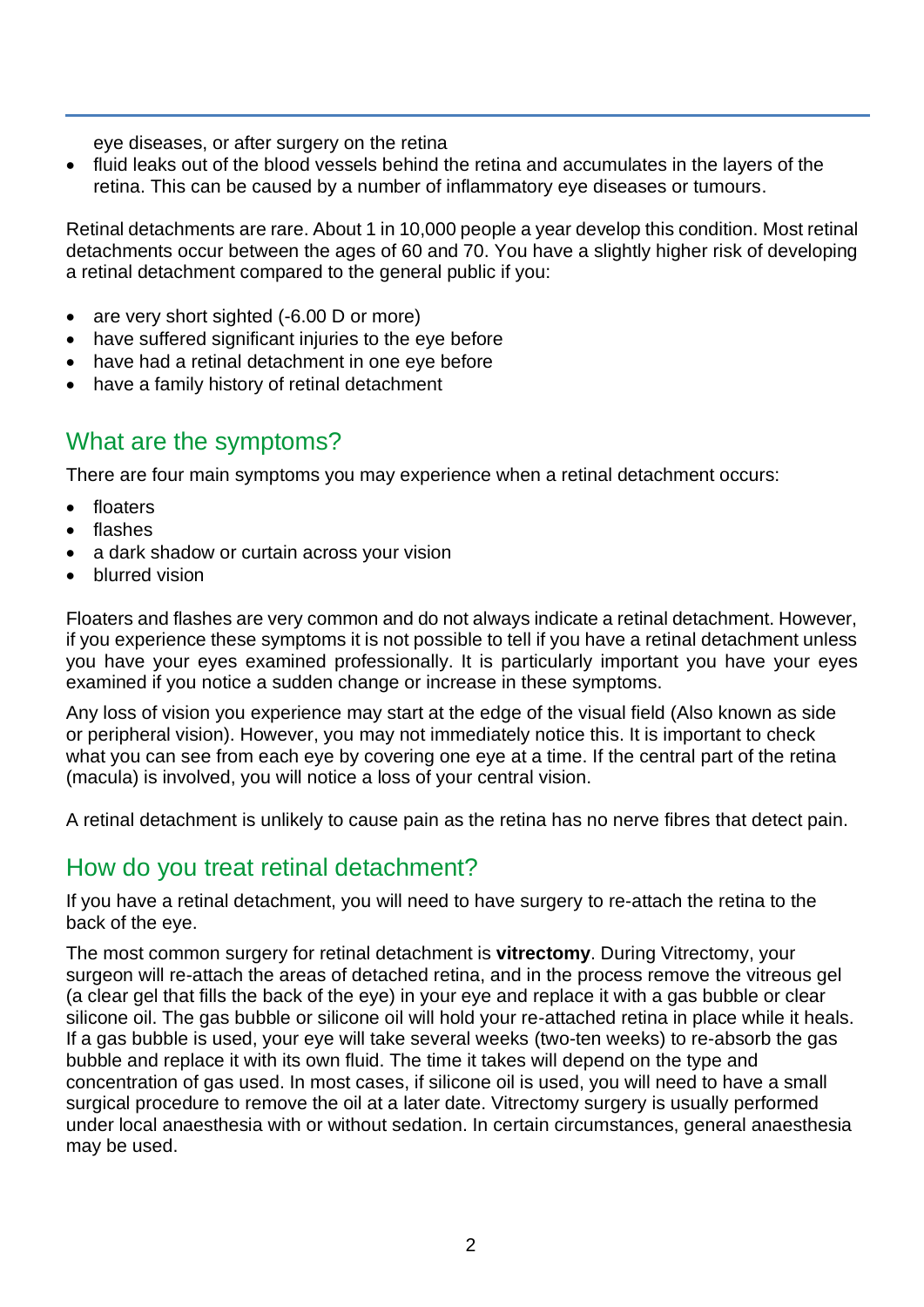Sometimes, a different type of retinal detachment surgery called a **scleral buckle** may be performed. In these cases, the detached retina is re-attached using external pressure from a small plastic band or silicone sponge attached to the outside of the eyeball (sclera). This is usually left in place permanently and is not be visible after surgery. This procedure requires a general anaesthetic.

## What should I expect after the surgery?

If a gas bubble or silicone oil was used during surgery, you may have to posture for a period of five to seven days after surgery. Posturing means sitting or lying with your head in a particular position, usually for 45 minutes in every hour. This allows the gas bubble or silicone oil to push against the re-attached retina as it heals. You will receive clear instructions from your surgical team on how to do this.

**You must not fly whilst there is gas bubble in the eye** as the change in air pressure can cause the gas bubble to expand and lead to severe consequences. Should you require any other surgery while there is a gas bubble in your eye, you **must** inform your anaesthetist because some commonly used anaesthetics can interact with the gas bubble in your eye. You must not inhale a gas commonly used in accident emergency or childbirth for pain relief called nitrous oxide.

Your eye may feel sore and your eyelids may be slightly swollen immediately after surgery. This will ease over a couple of days and you should take over the counter pain killers such as paracetamol if you need to.

It is unlikely that you will need to stay in hospital overnight. When you are discharged from hospital you should ask your doctor about returning to work or driving, as the restrictions related to these activities may vary from person to person. You should continue with your prescribed eye drops for four weeks and avoid any strenuous activity for about four to six weeks. You will be given a follow-up appointment for about two weeks after your operation. If a gas bubble was injected, your surgeon is likely to see you sooner than this to check the eye pressure.

## What results can I expect from the surgery?

In the majority of cases the retina can be re-attached with one operation. In some cases, further procedures may be required.

Your vision after recovering from surgery will vary based on three main factors:

- how much retina was detached before surgery
- if the central part of the retina (the macula) was detached before surgery,
- if you have co-existing eye problems such as diabetic retinopathy.

Cases where the macula was attached prior to surgery are likely to have a better visual outcome than those where the macula was detached before surgery. Vision takes some time to improve and may not fully return to normal.

It is important to note that if a gas bubble was injected during surgery, your vision will be poor until the gas bubble has been re-absorbed. This is because your eye cannot see through a gas bubble but this is only temporary.

You may need to change your glasses once the eye has healed to improve your vision. It is worth noting that a gas bubble or silicone oil in the eye increases the chance of developing a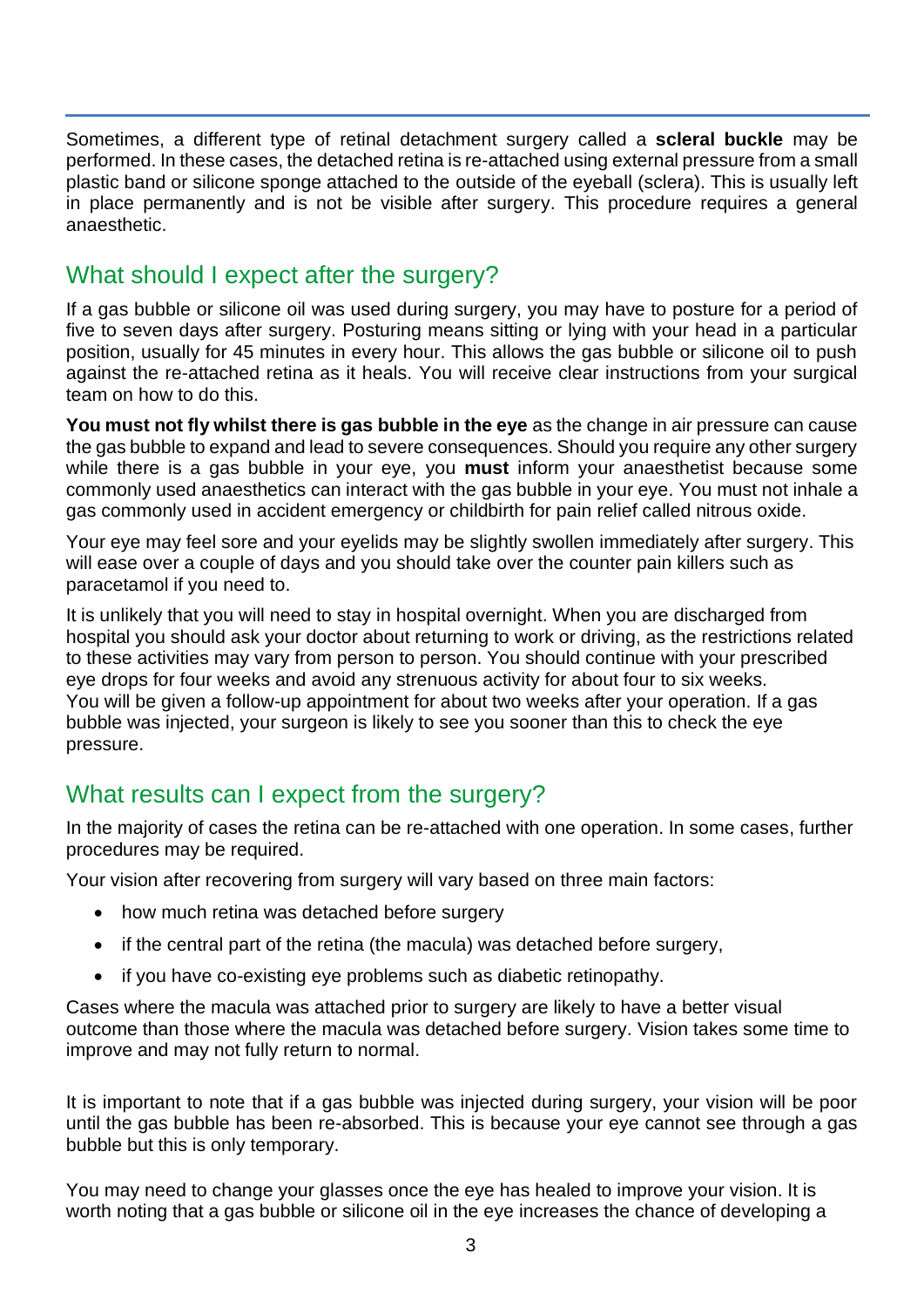cataract over the next few years. Should you develop a cataract affecting your vision in the future, cataract surgery can be performed.

#### Who can I contact for more information?

If you have questions before your appointment, please contact the **pre-assessment nurse 09.00 and 17.00, Monday to Friday.**

Western Eye Hospital - **020 3312 3230**/**3240**

Charing Cross Hospital - **020 3311 0137** 

**If your eye becomes red or painful, or have any other concerns, please contact: Western Eye Hospital emergency department**: 020 3312 3245

**Western Eye Hospital clinic**: 020 3312 3236

**Alex Cross ward at the Western Eye Hospital:** 020 3312 3227

**Charing Cross Hospital eye clinic**: 020 3311 1109/ 1233

**Charing Cross Hospital –Riverside Daycare unit:**

020 3311 1460

If you have not received a post-surgery appointment, please contact **020 3312 3275 option 2**

#### How do I make a comment about my visit?

We aim to provide the best possible service and staff will be happy to answer any of the questions you may have. If you have any **suggestions** or **comments** about your visit, please either speak to a member of staff or contact the patient advice and liaison service (**PALS**) on **020 3313 0088** (Charing Cross, Hammersmith and Queen Charlotte's & Chelsea hospitals), or **020 3312 7777** (St Mary's and Western Eye hospitals). You can also email PALS at

[imperial.pals@nhs.net](mailto:imperial.pals@nhs.net) The PALS team will listen to your concerns, suggestions or queries and is often able to help solve problems on your behalf.

Alternatively, you may wish to complain by contacting our complaints department:

Complaints department, fourth floor, Salton House, St Mary's Hospital, Praed Street London W2 1NY

Email: [ICHC-tr.Complaints@nhs.net](mailto:ICHC-tr.Complaints@nhs.net)

Telephone: **020 3312 1337 / 1349**